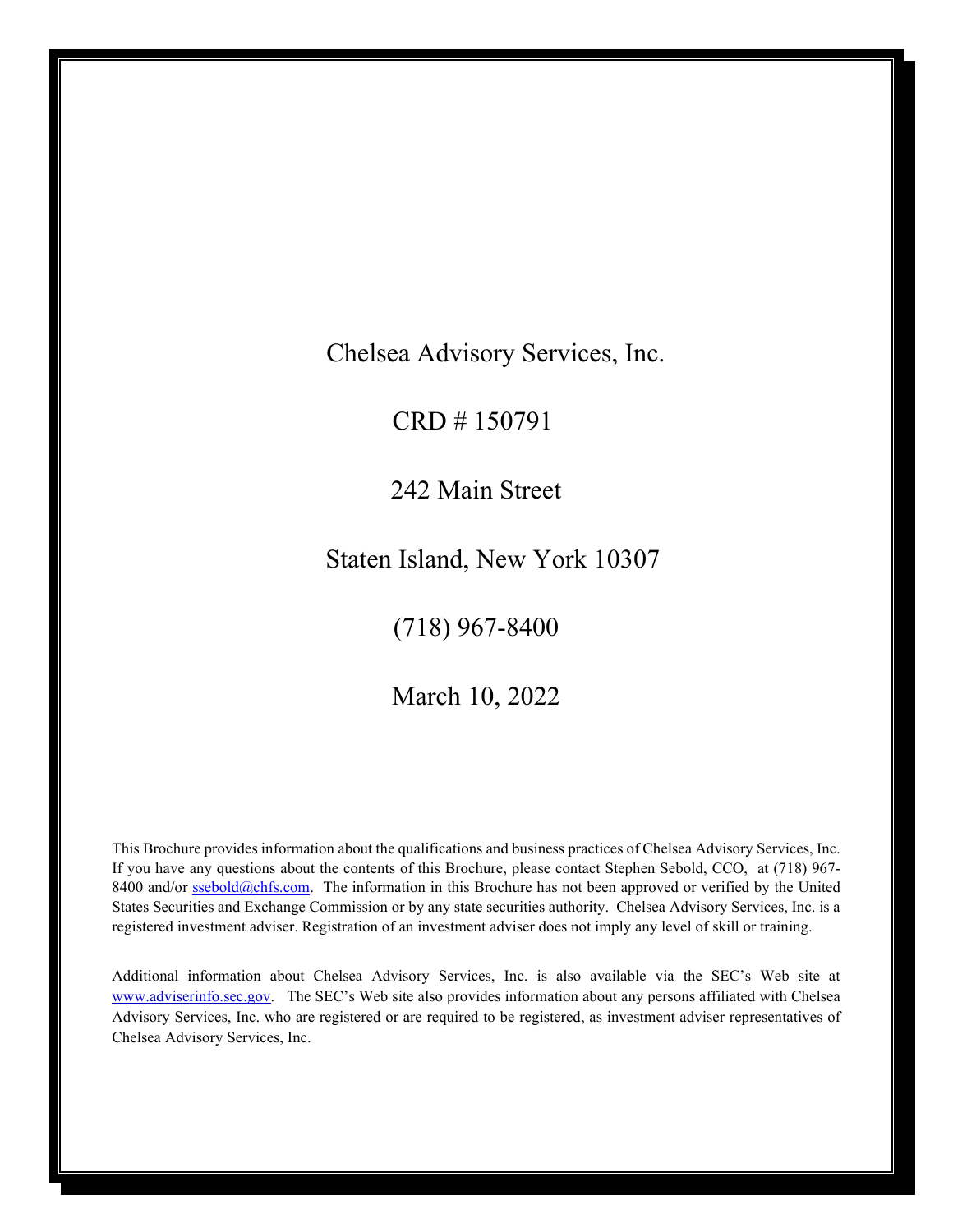## <span id="page-1-0"></span>**Item 2 – Material Changes**

This item discusses only specific material changes that are made to the Brochure since the Firm's last annual updating amendment.

Since its last annual updating amendment in March 2021, the firm has made no material changes.

We will ensure that you receive a summary of any material changes to this and subsequent Brochures within 120 days of the close of our business' fiscal year, which is December 31. We will further provide you with a new Brochure as necessary based on changes or new information, at any time, without charge.

Further, we will provide you with a new Brochure as necessary based on changes or new information, at any time, without charge.

Currently, our Brochure may be requested by contacting Stephen Sebold at (718) 967-8400 or via email at [SSebold@chfs.com](mailto:SSebold@chfs.com).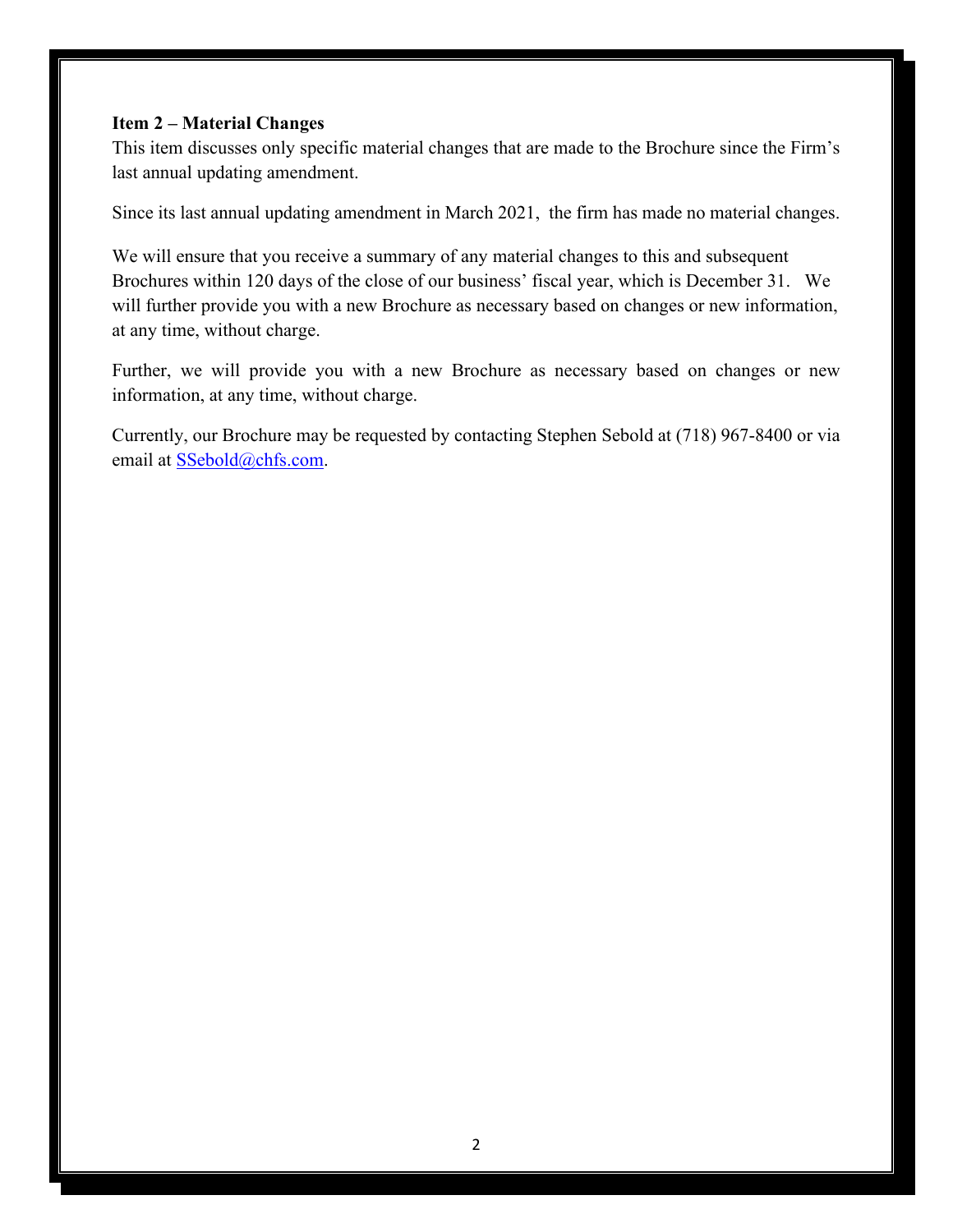# **Table of Contents**

<span id="page-2-0"></span>

| ITEM 8 - METHODS OF ANALYSIS, INVESTMENT STRATEGIES AND RISK OF LOSS           |  |
|--------------------------------------------------------------------------------|--|
|                                                                                |  |
|                                                                                |  |
| ITEM 11 - CODE OF ETHICS, PARTICIPATION OR INTEREST IN CLIENT TRANSACTIONS AND |  |
|                                                                                |  |
|                                                                                |  |
|                                                                                |  |
|                                                                                |  |
|                                                                                |  |
|                                                                                |  |
|                                                                                |  |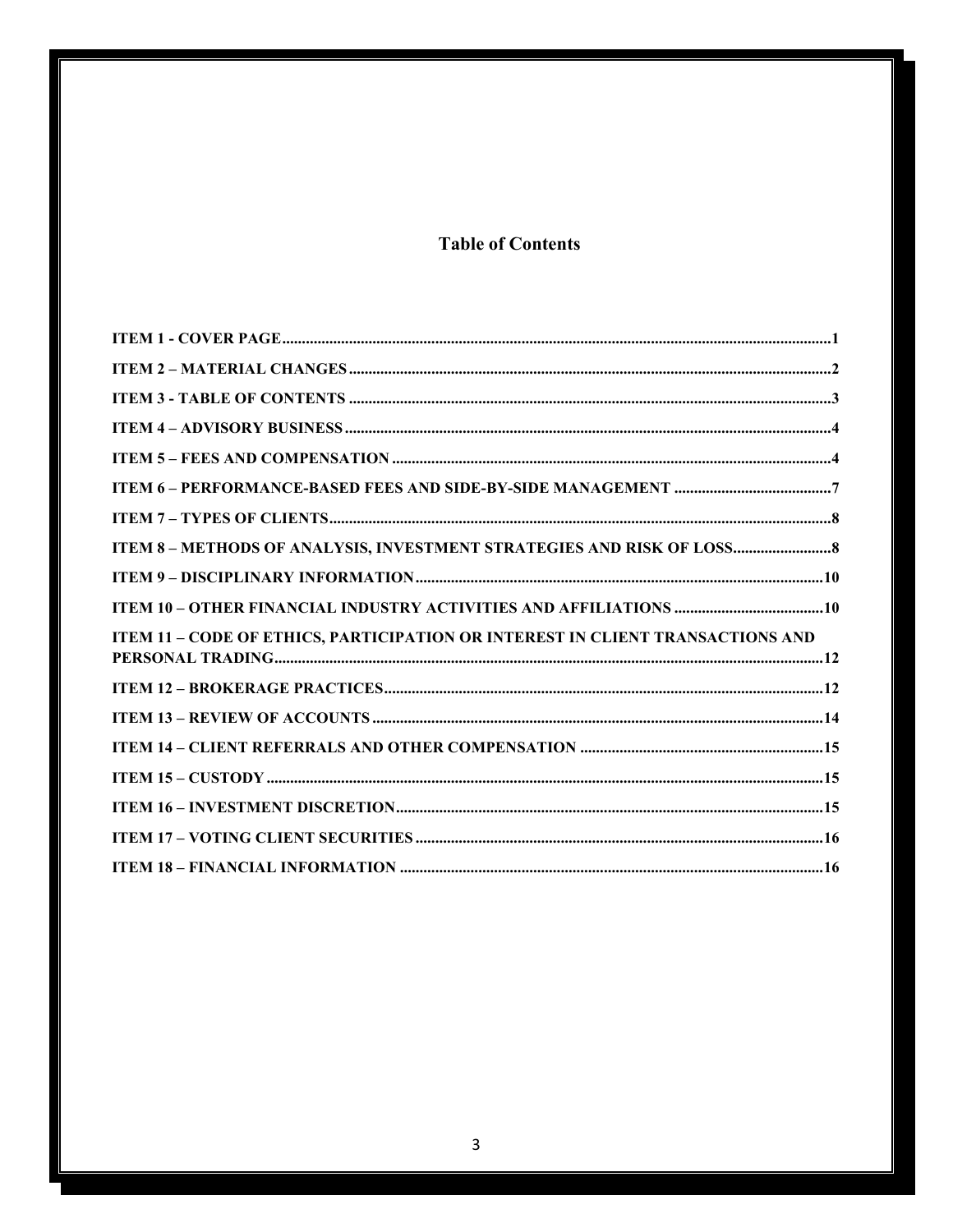#### <span id="page-3-0"></span>**Item 4 – Advisory Business**

Chelsea Advisory Services, Inc. ("Chelsea Advisory" "Adviser," "Firm," "we," "our") was formed in June 2009 and is organized as a corporation pursuant to the laws of the State of New York. Chelsea Advisory is 100% owned by John Pisapia who serves as President.

The Firm provides financial planning services, investment advisory and consulting services to individuals, trusts, corporations and other businesses. Investment advice and portfolio management services are provided on a continuing basis which includes the appropriate allocation of managed assets among cash, stocks, mutual funds and bonds tailored to each client's needs based upon financial and investment objectives. This selection of specific securities is intended to provide proper diversification and help meet the client's stated investment objectives. The Firm may utilize third party money managers as sub-advisers to manage all or portions of its clients' accounts.

Clients may impose restrictions on investing in certain types of securities. The Firm reserves the right to refuse to implement restrictions that we consider unduly onerous or that we believe, in our sole judgment, are not in the client's best interest.

We do not currently participate in any wrap fee programs. We do, however, make use of pricing advantages available to us through our affiliated broker-dealer, Chelsea Financial Services ("Chelsea Financial") that result in clients not paying ticket charges assessed through Chelsea Financial's clearing firm. See Item 5 and Item 12 for more information on these arrangements.

As of December 31, 2021, the Firm had discretionary assets under management of approximately \$90.9 million and non-discretionary assets under management of approximately \$3.1 million.

## <span id="page-3-1"></span>**Item 5 – Fees and Compensation**

### **Account Management**

Chelsea Advisory charges a percentage of assets under management for its services. Such fees are due and payable quarterly, in arrears, and are based upon the market value of the client's account assets as determined by the custodian as of the close of business. The client pays the Firm for its investment management services based upon the client's assets under management. The advisory fees payable to Chelsea Advisory are an annual fee of a maximum 2% of assets under management negotiated on a client by client basis. The 2% maximum fee also applies to accounts with 3<sup>rd</sup> party managers and sub-advisers. All advisory fees are negotiable and are subject to change with 30 days written notice.

Notwithstanding the above, certain clients of the Adviser with pre-existing relationships may initially be charged fees that are less than those set out above. With regard to employee-related accounts and certain other accounts, the quarterly fees may be less, depending upon a number of factors, including portfolio size, length of employment and relationship to the employee.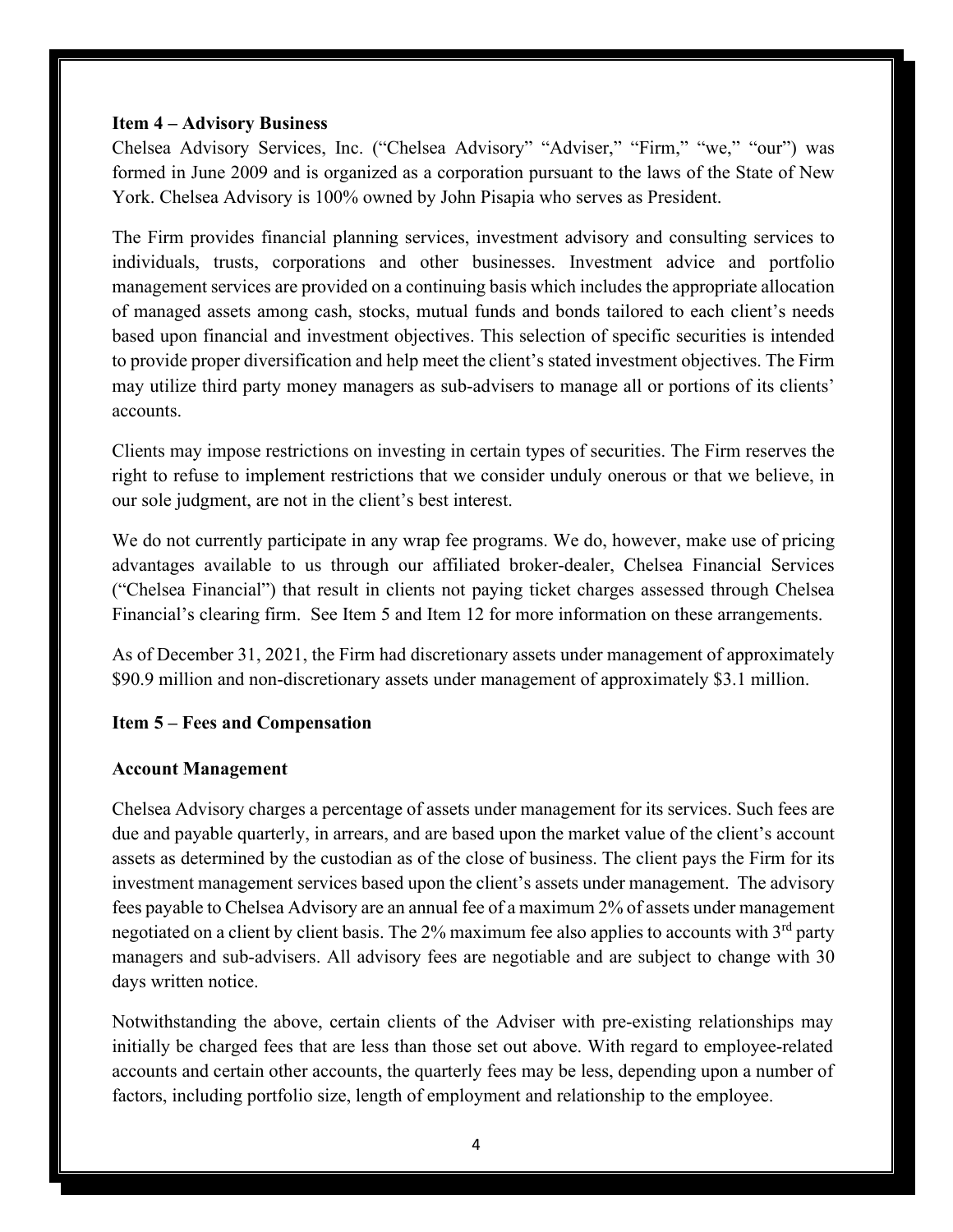Our advisory agreement provides a limited power of attorney that grants us discretionary authority to trade without obtaining prior client consent; to select, terminate, and re-allocate assets to subadvisers; and to direct the custodian to deduct advisory fees directly from client accounts. The information in this brochure applies generally to our advisory relationships; the advisory agreement provides important information about the specific relationship, our obligations and authority, and the exact advisory fees charged to any given client. We will occasionally manage assets on a non-discretionary basis, in which we must obtain client consent prior to executing any transactions. The advisory agreement specifies the scope of our authority.

#### **Financial Planning**

Fees for Financial Planning Services will be negotiated with the client on a case by case basis, where customers are not paying a management fee, and documented in writing prior to the services being provided. Fees may range from an agreed upon fixed rate or an hourly charge. The hourly charge will not exceed \$600 per hour. Fees will be invoiced after services are rendered.

## **Use of Affiliated Broker-Dealer**

As described in Item 12, we recommend that advisory clients open brokerage accounts with our affiliate, Chelsea Financial. Chelsea Financial is a registered broker-dealer and maintains a clearing arrangement with Hilltop Securities, Inc., an unaffiliated broker-dealer and member of FINRA and SIPC. Chelsea Financial has negotiated a competitive ticket charge with Hilltop Securities and Chelsea Financial has agreed to absorb the ticket charges that would otherwise be assessed by Hilltop Securities (though Chelsea Financial does receive a portion of the "postage and handling fee" charged by Hilltop Securities). This arrangement means that clients are not paying separately for advisory services and trade execution. The primary conflict of interest in the arrangement is that Chelsea Financial's costs increase as Chelsea Advisory places more trades for clients. Because the two companies are affiliated, Chelsea Advisory has an incentive to trade less frequently to keep Chelsea Financial's costs low. We recommend the arrangement because we find it to be operationally efficient and cost-effective overall for both Chelsea Advisory and Chelsea Financials, as well as clients. That said, the arrangement may cost clients more or less than purchasing the services separately. Chelsea Advisory has a financial incentive to recommend this arrangement over other cost structures.

In general, if we execute a large number of trades for a client, the arrangement is likely less expensive than separately paying for services. Conversely, if we execute a small number of trades, it may be more expensive for clients to use our affiliated broker-dealer than to seek out an independent custodian and executing broker.

Chelsea Financial does not charge commissions on transactions executed on behalf of Chelsea Advisory clients. Occasionally, clients transfer in or hold mutual funds that pay 12b-1 fees ("trail commissions" or "trails") to the broker of record. We do not recommend these mutual funds to advisory clients but in some cases continue to hold them if we believe that is in the best interest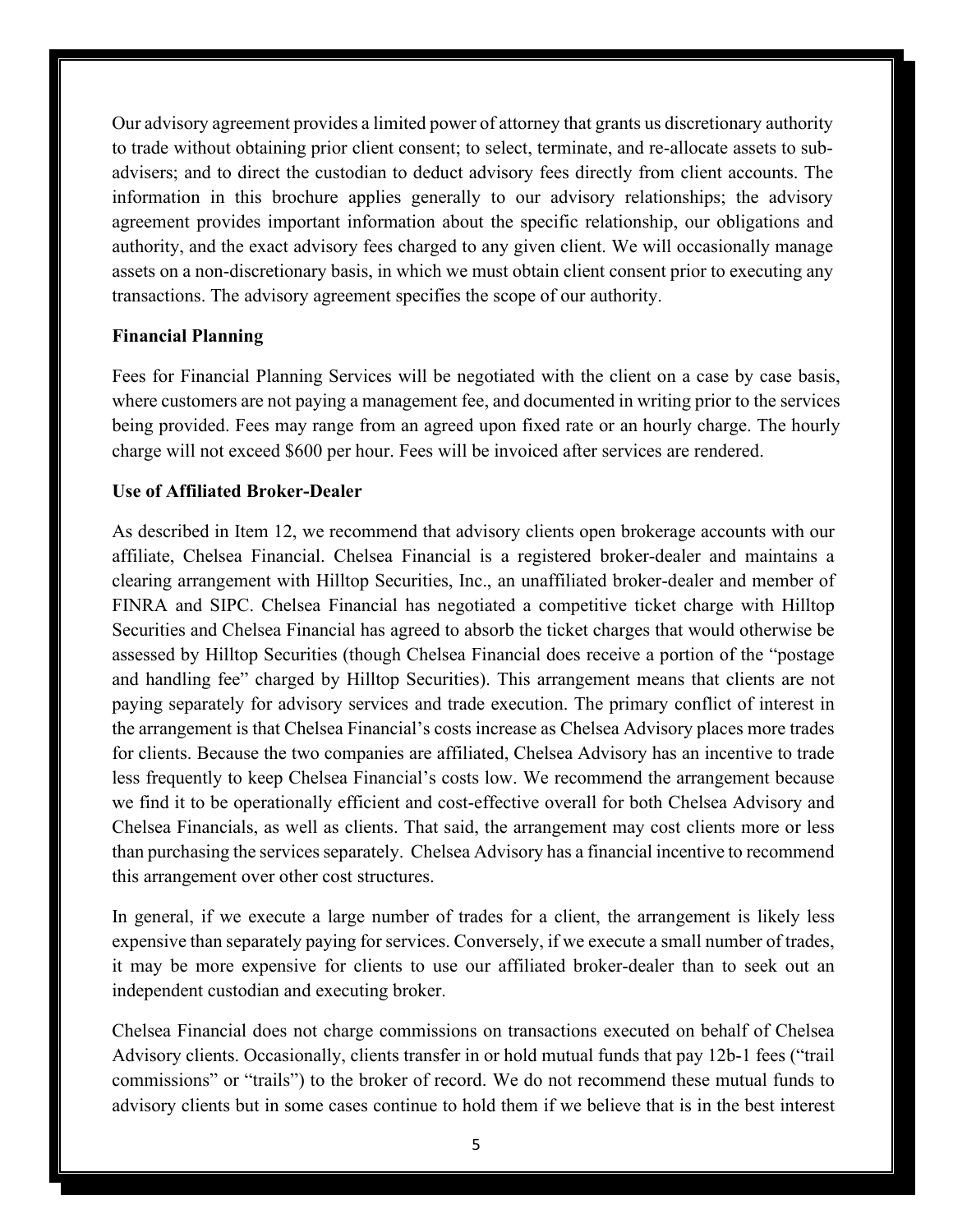of the client. Any trails paid by the mutual fund company are not retained by Chelsea Financial, or shared with Chelsea Advisory or with Chelsea Advisory's representatives; instead, they are credited to the client account by our clearing firm. Although clients receive the credit, the mutual fund's payment of trails increases the internal expenses of the fund and causes a reduction in performance over time that could be greater than the cumulative credits, due to the impact of compounding. A fund share class that does not pay trails would have lower internal expenses and, all other things being equal, better performance over time. Clients are not obligated to retain positions that pay trailing commissions, but there may be costs incurred in liquidating or exchanging the positions that would outweigh the impact of the trails on performance.

Chelsea Financial also shares in a portion of the "postage and handling fee" assessed by Hilltop Securities and charged on all transactions. Chelsea Advisory does not currently use margin with advisory clients, but clients should understand that Chelsea Financial receives a portion of the margin interest charged on debit balances maintained with Hilltop Securities. Similarly, the current agreement with Hilltop contemplates paying Chelsea Financial a rebate for client funds invested in a Dreyfus money market fund or in an FDIC bank product. Due to historically low interest rates, the rebate on the money market fund has been set at zero since Chelsea Advisory has been operating, though it may increase as rates rise. The FDIC bank product pays Chelsea Financial 5 basis points on all client balances. These additional fees and rebates would not apply if Chelsea Advisory used an unaffiliated broker-dealer; they create a conflict of interest in Chelsea Advisory's recommending its affiliate for brokerage services.

Clients have the option of using brokers other than Chelsea Financial, but in that case Chelsea Advisory will likely not accept the relationship.

#### **Fee Payment**

Fees are generally deducted from the client's account(s) quarterly within 15 days following the end of the quarter for which said fees were incurred. Fees are calculated based on the actual number days in the quarter. Fees for the initial quarter will be adjusted pro-rata based upon the number of calendar days in the calendar quarter that the Agreement goes into effect. The custodian for your account will deduct the advisory fees from your account, as authorized in the advisory agreement.

## **Other Fees and Expenses**

To the extent mutual funds are selected to fill components of the overall investment strategy, the annual advisory fee set forth above does not include the customary fees and expenses associated with investing in mutual funds or other costs of establishing and maintaining an account with mutual funds including 12b-1 fees and expenses (see below concerning the conflicts associated with this). In addition to the annual advisory fee set forth above, each mutual fund in which assets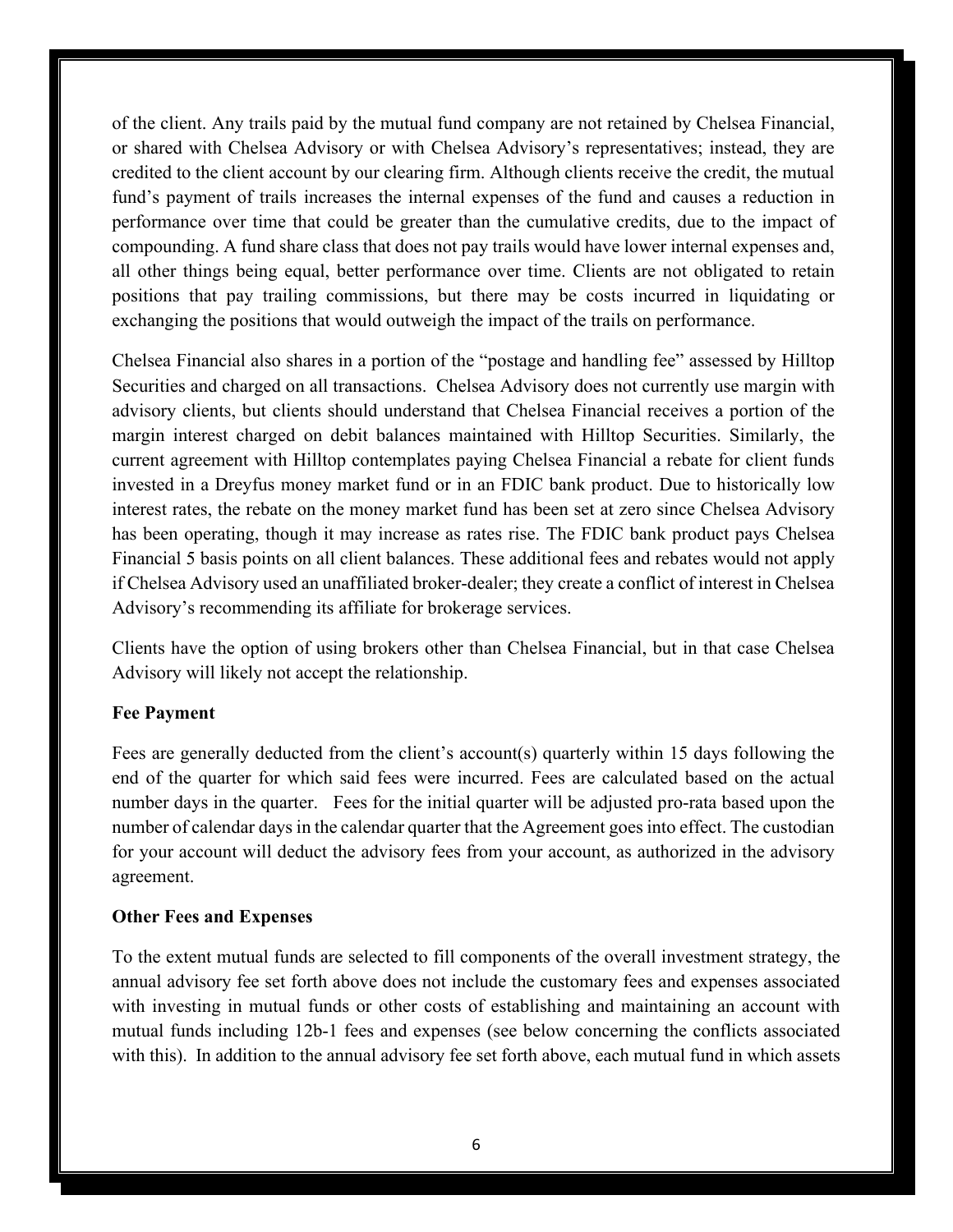are invested will incur separate investment advisory fees and other expenses for which clients will bear a proportionate share.

Clients will pay all custodian and trading costs except the ticket charges described above. See Item 12 for additional information on brokerage and other transactions costs you will incur.

## **Affiliated Broker-Dealer – IAR Conflicts**

Almost all Chelsea Advisory representatives are dually-registered as representatives of Chelsea Financial, a broker-dealer under common ownership with Chelsea Advisory (see the advisory representative's ADV 2B for additional information). A conflict of interest exists when IARs in their individual capacities as registered representatives of Chelsea Financial receive compensation for the sale of securities in investment accounts. Accordingly, we do not permit IARs to serve in both capacities with respect to the same client assets. As noted above, in some limited cases, Chelsea Financial may earn 12b-1 fees on assets that transfer to the firm. To the extent our affiliate earns additional revenue from these 12b-1 fees, we have a financial incentive to recommend that clients retain mutual funds (or variable annuities) that pay these fees after transferring to us. In most cases, we do not believe that retention is in the client's interest and recommend liquidation or, where possible, conversion to a different share class that does not pay these fees. Clients are not obligated to purchase or hold any security that pays compensation to our affiliate.

## **Important Information for Retirement Investors**

When we recommend that you rollover retirement assets or transfer existing retirement assets (such as a  $401(k)$  or an IRA) to our management, we have a conflict of interest. This is because we will generally earn additional revenue when we manage more assets. In making the recommendation, however, we do so only after determining that the recommendation is in your best interest. Further, in making any recommendation to transfer or rollover retirement assets, we do so as a "fiduciary," as that term is defined in ERISA or the Internal Revenue Code, or both. We also acknowledge we are a fiduciary under ERISA or the Internal Revenue Code with respect to our ongoing investment advisory recommendations and discretionary asset management services, as described in the advisory agreement we execute with you. To the extent we provide non-fiduciary services to you, those will be described in the advisory agreement.

## <span id="page-6-0"></span>**Item 6 – Performance-Based Fees and Side-By-Side Management**

Chelsea Advisory does not charge any performance-based fees or fees based on a share of capital gains on or capital appreciation of the assets of a client.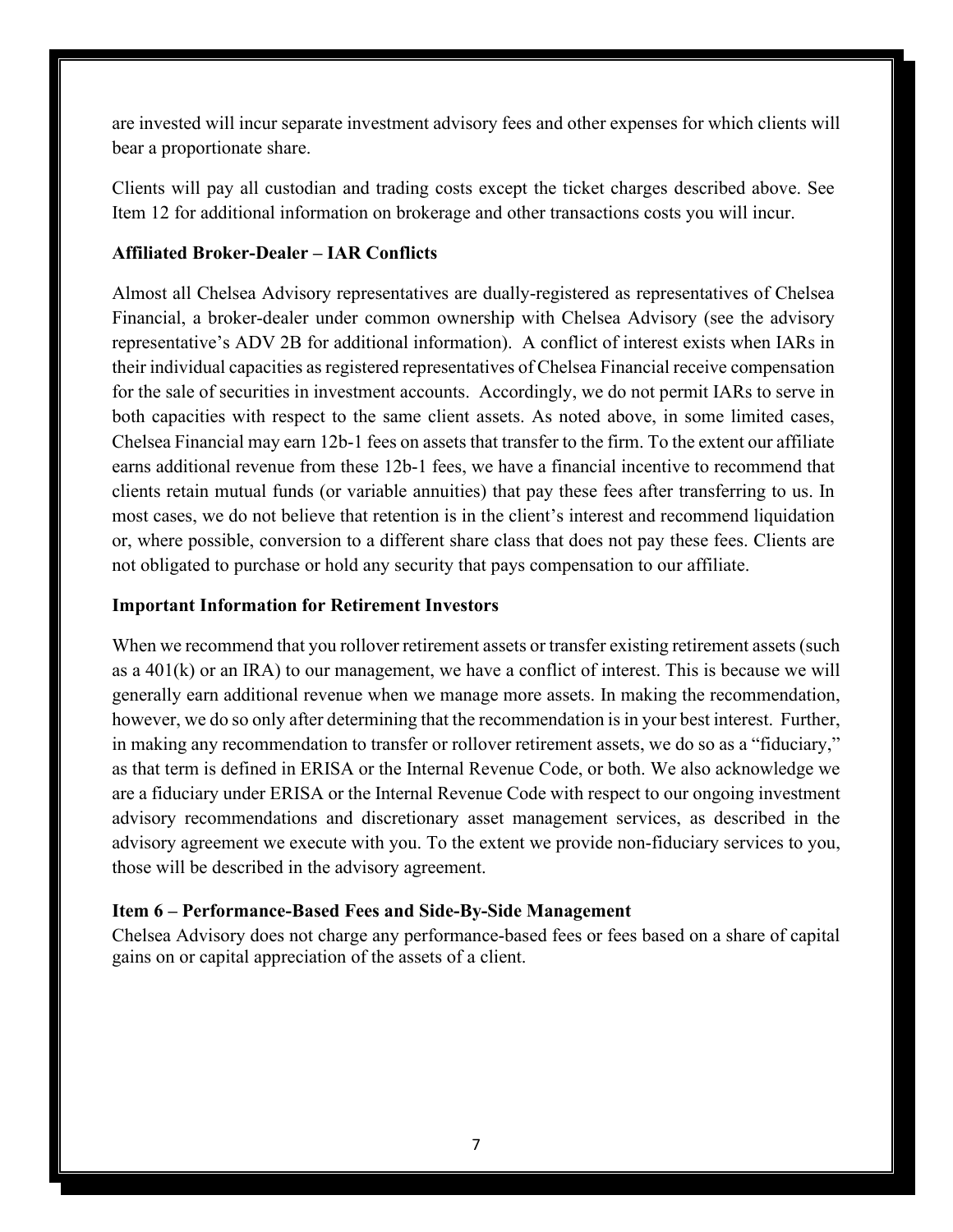### <span id="page-7-0"></span>**Item 7 – Types of Clients**

Chelsea Advisory provides investment advisory and consulting services to individuals, high net worth individuals, trusts, and some corporate entities. There are no requirements to open an account. There is no minimum account size requirements for maintaining an account.

### <span id="page-7-1"></span>**Item 8 – Methods of Analysis, Investment Strategies and Risk of Loss**

Chelsea Advisory does not utilize a single methodology in determining investment strategies for its clients. After gathering appropriate suitability and financial information on a client, the Firm will construct a portfolio that is designed to meet the client's needs and objectives. The analysis will be mostly fundamental in nature as Chelsea Advisory takes a long term view and does not anticipate actively trading accounts. A key goal of the Firm is to provide its clients with a welldiversified portfolio that performs well over the long term. The portfolios may consist of equities, fixed income, mutual funds, ETFs and other instruments and may be handled directly by Chelsea Advisory or through one or more third party money managers that the Firm may choose to utilize. Clients should be aware that investing in securities involves risk of loss that they should be prepared to bear.

All investments carry some amount of risk. Chelsea Advisory's investment strategies may be subject to the following principal investment risks:

Credit Risks – The risk that the portfolio could lose money if the issuer of guarantor of a fixed-income security, or the counter-party to a derivative contract, is unable or unwilling to meet its financial obligations.

Counter-Party Risks – A portfolio may incur a loss if the other party to an investment contract, such as a derivative, fails to fulfill its contractual obligation.

Currency Risks – The risk that foreign currencies will decline in value relative to the US dollar and affect a portfolio's investments in foreign (non-US) currencies or in securities that trade in, and receive revenues in, or in derivatives that provide exposure to, foreign (non-US) currencies.

Debt Securities Risks – The issuer of a debt security may fail to pay interest of principal when due, and changes in market interest rates may reduce the value of debt securities or reduce the portfolio's returns.

Derivatives Risks – The use of derivatives such as futures, options and swap agreements can lead to losses, including those magnified by leverage, particularly when derivatives are used to enhance return rather than offset risk.

Emerging-Markets Risk – Foreign investment risks are typically greater for securities in emerging markets, which can be more vulnerable to recessions, currency volatility, inflation and market failure.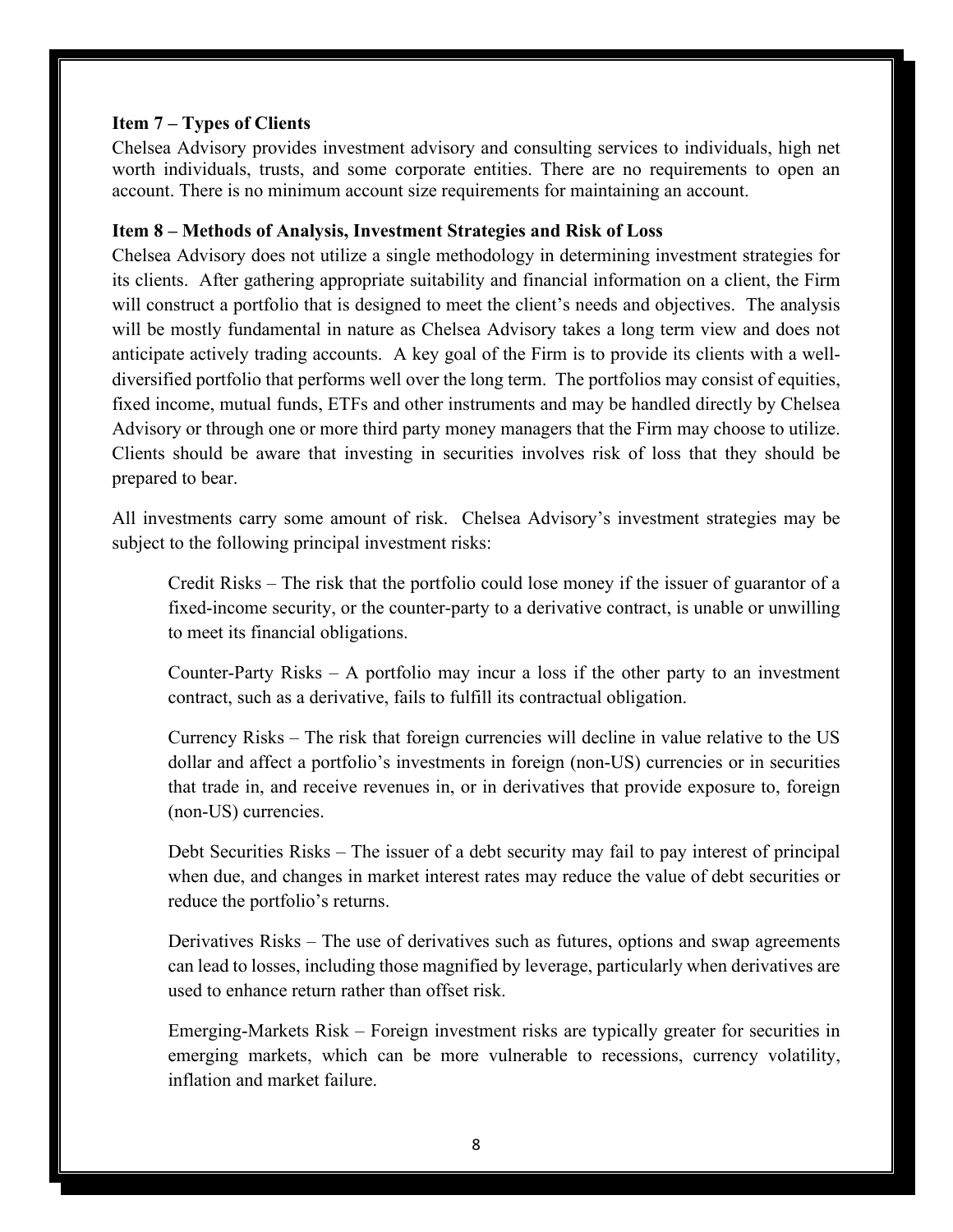Equity Risks – The risk that the value of equity securities, such as common stocks and preferred stocks, may decline due to general market conditions which are not specifically related to a particular company or to factors affecting a particular industry or industries. Equity securities generally have greater price volatility than fixed income securities.

ETF Risks – A portfolio will be exposed indirectly to all of the risks of securities held by an ETF.

Foreign Investment Risk – Foreign investments face the potential of heightened illiquidity, greater price volatility and adverse effects of political, regulatory, tax, currency, economic or other macroeconomic developments.

High-Yield Securities Risk – High-yield securities have a much greater risk of default or of not returning principal and tend to be more volatile than higher-rated securities of similar maturity.

Interest-Rate Risk – The risk that fixed income securities will decline in value because of an increase in interest rates.

Issuer Risk – The value of a security may decline because of adverse events or circumstances that directly relate to conditions at the issuer or any entity providing it credit or liquidity support.

Issuer Non-Diversification Risk – The risks of focusing investments in a small number of issuers, industries, or foreign currencies, including being more susceptible to risks associated with a single economic, political or regulatory occurrence than a more diversified portfolio might be.

Leverage Risk – The risk that certain portfolio transactions may give rise to leverage, causing the portfolio to be more volatile than if it had not been leveraged.

Liquidity Risk – A security may not be able to be sold at the time desired or without adversely affecting the price.

Market Risk – The market price of securities held by a portfolio may rapidly or unpredictably decline due to factors affecting securities markets generally or particular industries.

Methods of Analysis Risk- There are many types of analysis and different types of analysis can expose the customer to risk and lost opportunity

Mortgage- and Asset-Backed Securities Risk – These securities may decline in value when defaults on the underlying mortgage or assets occur and may exhibit additional volatility in periods of changing interest rates. When interest rates decline, the prepayment of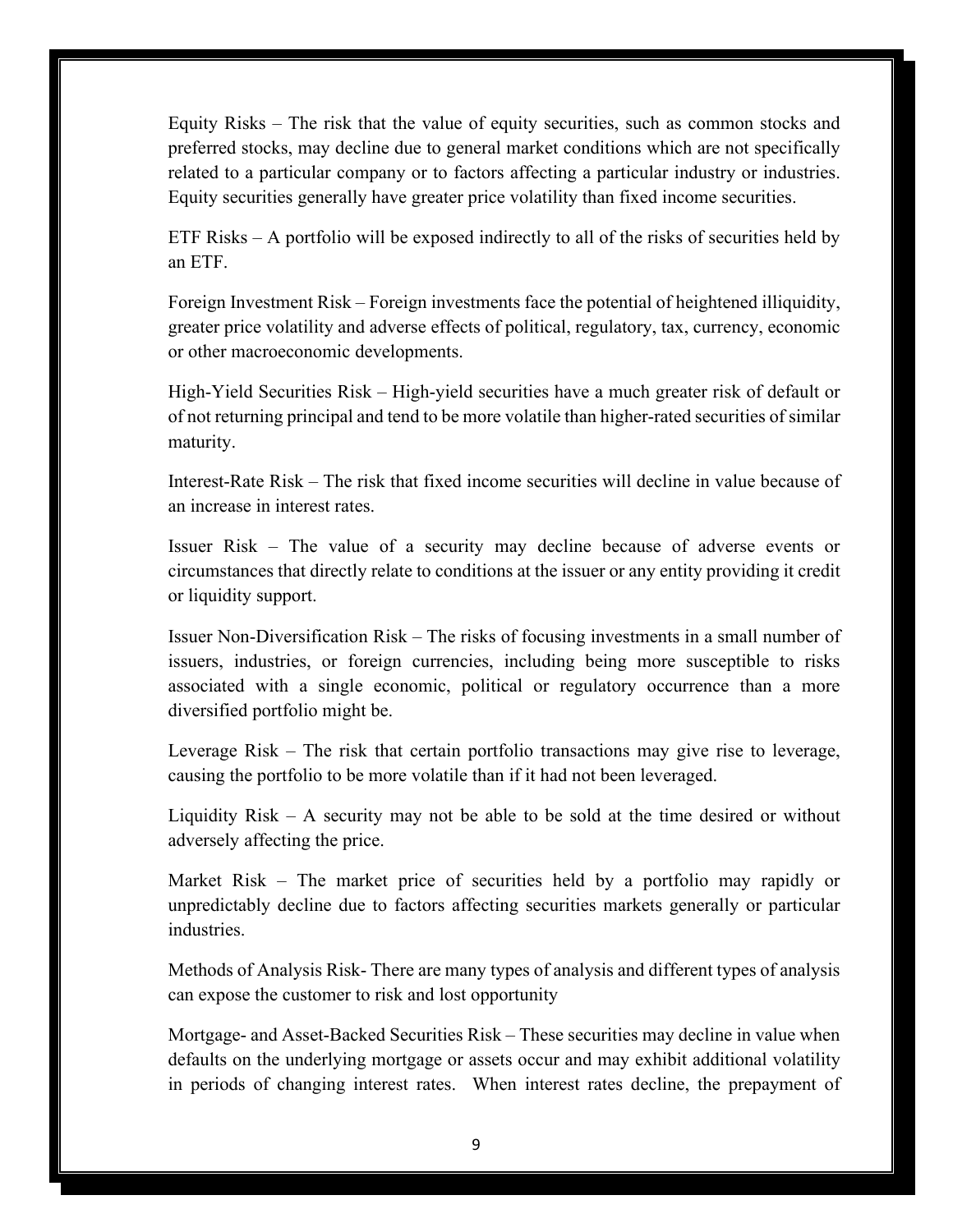mortgages or assets underlying such securities may require the reinvestment of money at lower prevailing interest rates, resulting in reduced returns.

Regulatory Risk – The risk that changes in government regulations may adversely affect the value of a security. An insufficiently regulated industry or market might also permit inappropriate practices that adversely affect an investment.

Short Sale Risk – The risk of entering into short sales includes the potential loss of more money than the actual cost of the investment, and the risk that the third party to the short sale may fail to honor its contract terms, causing a loss to a portfolio.

Private Securities Risk – Private securities contain the risks of their respective public securities, but these risks can be magnified due to their illiquidity and lack of public knowledge on the business. These securities are inherently more risky.

Real Estate Risk – The real estate market has experienced some large swings recently. Due to changes in interest rates, the lending market, economic policy, and supply and demand, in addition to illiquidity, real estate investments can carry a great deal of risk.

Fundamental Analysis Risk – The market price of securities held by a portfolio may rapidly or unpredictably decline due to factors affecting securities markets generally or particular industries. There is no guarantee that our fundamental analysis will result in profitable transactions.

## <span id="page-9-0"></span>**Item 9 – Disciplinary Information**

Registered investment advisers are required to disclose all material facts regarding any legal or disciplinary events that would be material to your evaluation of Chelsea Advisory or the integrity of Chelsea Advisory's management. Mr. Pisapia entered into an Acceptance, Waiver and Consent in May 2002 for activity that occurred from 1997-1999 while employed with Royal Hutton Securities Corp. Without admitting or denying the allegations, he consented to the entry of findings that he failed to establish, maintain, and enforce adequate written supervisory procedures covering various areas of the Firm. Mr. Pisapia was also fined \$15,000 and suspended from association with any FINRA member in a Principal capacity for 20 business days beginning June 17, 2002 to close of business July 15, 2002. Additional information concerning Mr. Pisapia's background may be obtained from [www.finra.org/brokercheck](http://www.finra.org/brokercheck).

#### <span id="page-9-1"></span>**Item 10 – Other Financial Industry Activities and Affiliations**

John Pisapia, Managing Member of Chelsea Advisory, is also the President of Chelsea Financial Services, Inc. ("Chelsea Financial"), a FINRA registered broker-dealer and insurance agency located in Staten Island, New York. See Item 5 concerning the conflicts of interest inherent in our advisory clients opening accounts with our affiliated broker-dealer. Mr. Pisapia does not personally earn commissions on securities transactions or insurance products sold to or maintained on behalf of advisory clients. Because he is the sole owner of Chelsea Financial,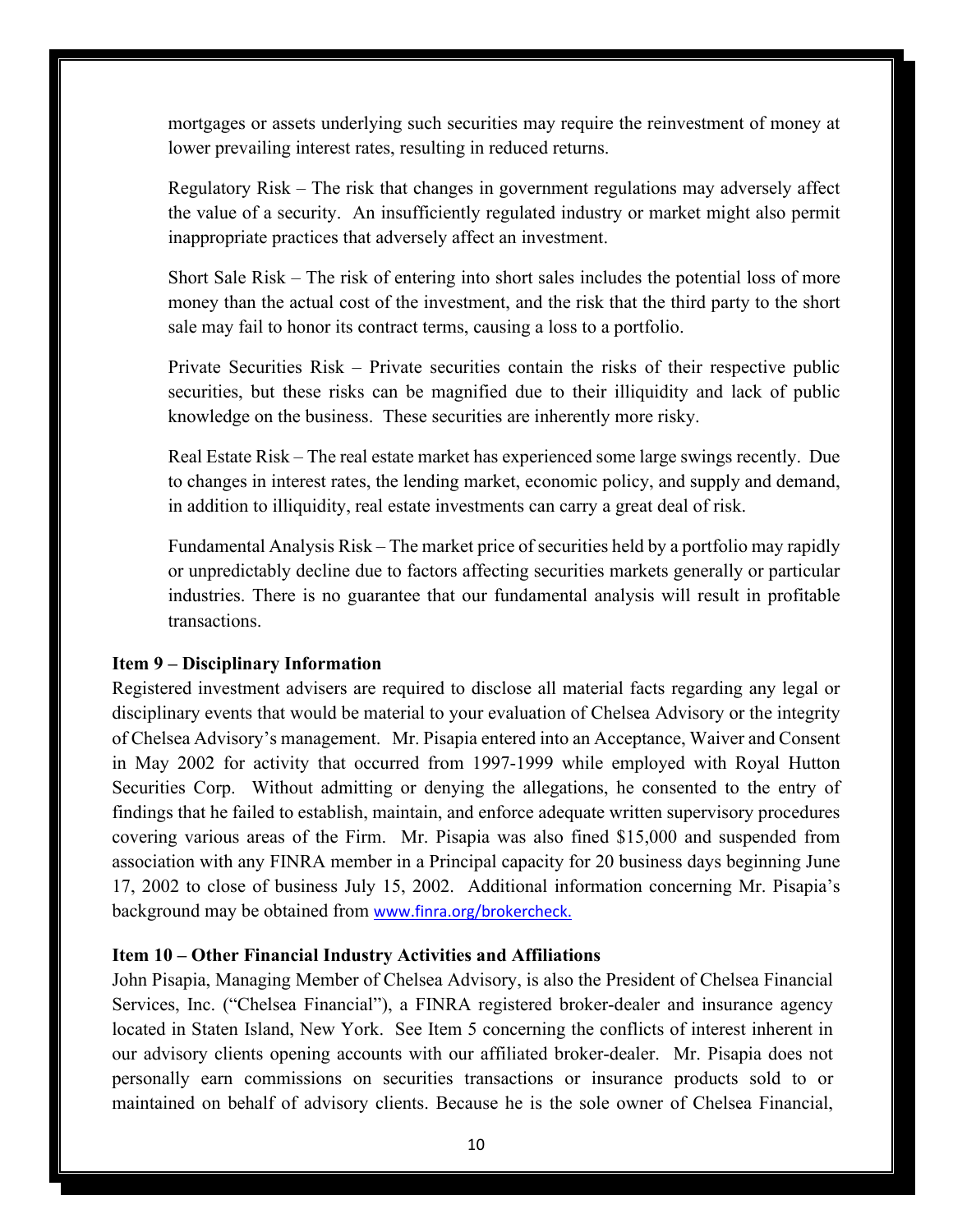however, he ultimately benefits from that firm's increase in revenue and retention of trail commissions, postage and handling fees, or similar revenues. Mr. Pisapia spends approximately 80% of his time supervising the activities conducted through Chelsea Financial. As Chelsea Advisory activities increase, he will consider whether additional time will be allocated to the investment adviser. At present levels, however, the Firm believes it is staffed appropriately. While Mr. Pisapia and Chelsea Advisory endeavor at all times to put the interest of their clients first as part of Chelsea Advisory's fiduciary duty, clients should be aware that the receipt of additional compensation itself creates a conflict of interest and may affect the judgment of Mr. Pisapia when making business decisions or supervising the activities of advisory representatives.

Chelsea Financial's insurance activities are limited to variable annuities, which are hybrid insurance-securities products. Chelsea Advisory representatives do not recommend purchase of new variable annuities to advisory clients. In some cases, however, clients may transfer management of existing contracts to us. Where a trail commission is paid on these, we will change the dealer of record to Chelsea Financial and that firm will receive and retain the trail commissions. See additional disclosure in Item 5.

All investment advisory representatives of Chelsea Advisory are also registered with Chelsea Financial. Some investment advisory representatives are also licensed as life and health insurance agents. When appropriate, these individuals offer insurance products and services to advisory clients and receive commissions that are in addition to any advisory fees charged by Chelsea Advisory. To the extent our insurance-licensed advisory representatives recommend insurance products, they have a financial incentive to do so because they receive additional compensation when clients purchase insurance through them. This creates a conflict of interest which we mitigate by training our representatives concerning their fiduciary duty to make recommendations solely in the client's best interest. Further, we inform clients of the conflict and notify them that they are never required to follow our insurance recommendations. They are also free to purchase insurance products through insurance agents unaffiliated with Chelsea Advisory or Chelsea Financial.

We have discretionary authority to select third party advisers, and we negotiate the fees charged by those advisers. We limit the total fee paid by any advisory client to 2% and then pay third-party advisers from that fee. The actual total fee is specified in the individual client advisory agreement. Because our compensation goes up and down depending on how much we pay to third-party advisers, we have an incentive to allocate assets to sub-advisers who charge us the lowest fees. Depending on the circumstances, the client may be better served by a sub-adviser with higher fees. We mitigate the conflict by working with sub-advisers who we believe provide competitive rates. Further, we train our advisory representatives to understand their fiduciary duty and our supervisory oversight includes reviews for appropriate allocation of client assets in light of objectives, risk tolerance, and other client needs.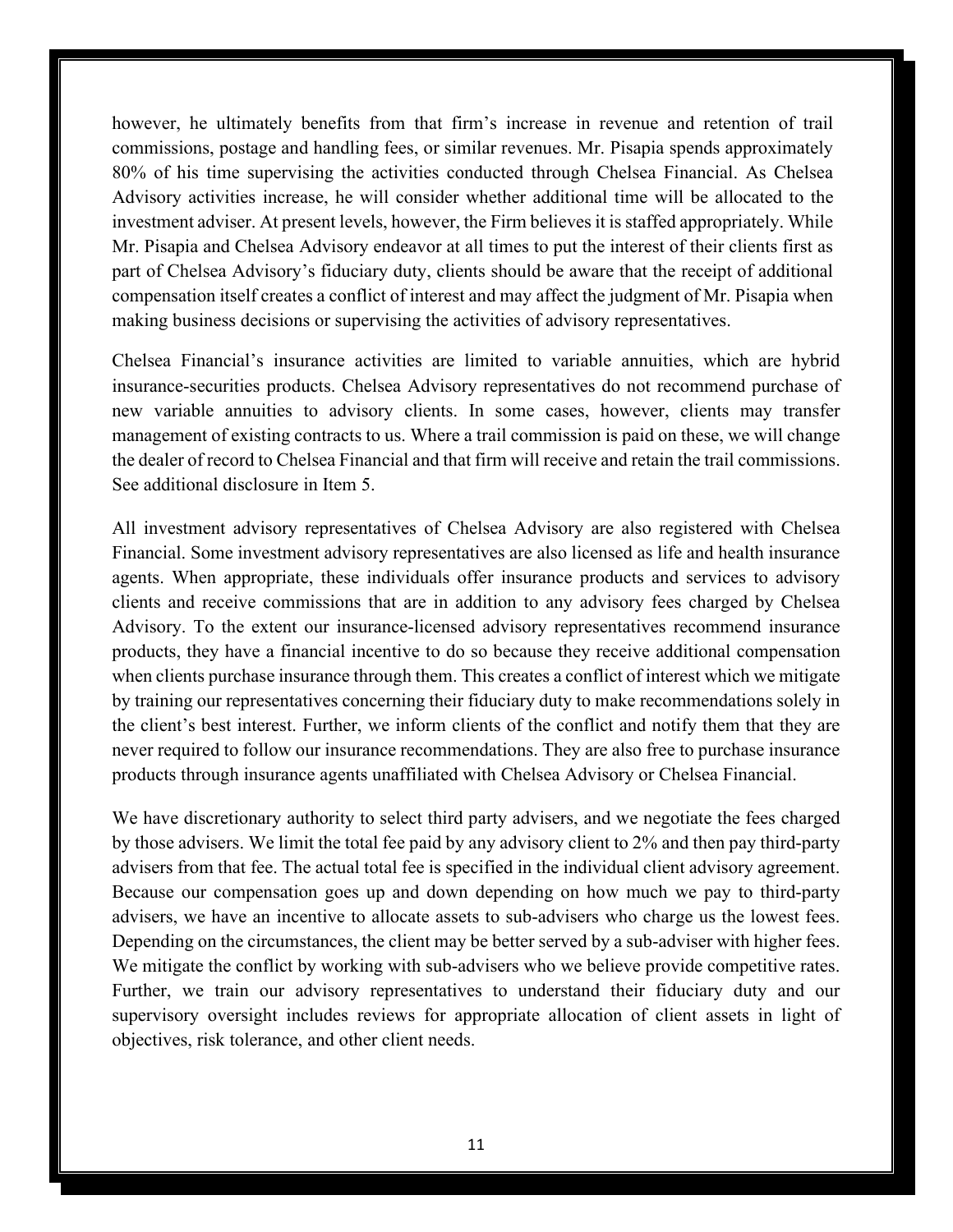Neither the firm nor any of its management persons are registered, or have an application pending to register, as a futures commission merchant, commodity pool operator, a commodity trading advisor, or an associated person of the foregoing entities

## <span id="page-11-0"></span>**Item 11 – Code of Ethics, Participation or Interest in Client Transactions and Personal Trading**

Chelsea Advisory has adopted a Code of Ethics for all Supervised Persons of the Firm describing its high standard of business conduct and its fiduciary duty to its clients. The Code of Ethics includes provisions relating to the confidentiality of client information, a prohibition on insider trading, restrictions on, and the reporting of, gifts and gratuities and personal securities trading procedures, among other things. All Supervised Persons at Chelsea Advisory must sign an acknowledgement, acceptance, and understanding of the terms of the Code of Ethics, annually.

Chelsea Advisory does not own securities products that it also recommends to clients, which may present a potential conflict of interest. All of the principals of Chelsea Advisory will act in accordance will applicable securities laws and conduct their business to ensure overall compliance with Insider Trading Rules and The Securities Fraud Enforcement Act of 1988. Neither the firm nor any related person buys or sells for clients' accounts investments in which the adviser or related persons has a material financial interest. Any trading by Chelsea Advisory personnel is controlled by Chelsea Advisory's Code of Ethics. A copy of such Code will be available upon request.

## <span id="page-11-1"></span>**Item 12 – Brokerage Practices**

## **Recommended Brokers/Custodian; Factors Considered in our Recommendation**

We recommend only one broker: Hilltop Securities Inc. ("Hilltop"), member NYSE, FINRA, SIPC. Hilltop is the clearing firm used by our affiliated broker-dealer, Chelsea Financial. We do not receive traditional soft-dollar benefits from Hilltop, but we do achieve operational efficiencies by using a single platform and a single broker for both our advisory services and the brokerage activities of our affiliate. We have an incentive to recommend Hilltop because of these benefits we receive, rather than based strictly on our clients' interest in receiving most favorable execution.

Chelsea Financial absorbs the ticket charges, but not the postage and handling fees, that our advisory clients would otherwise pay. Absorbing ticket charges reduces execution costs. As described it Item 5, however, the overall cost of our advisory services (both management and execution) may be higher or lower than the costs available if we were to execute trades through other brokers and pass the execution costs along to our advisory clients.

Hilltop charges clients other fees, such as annual account fees, that are described at account opening and annually thereafter.

We have evaluated Hilltop's services and determined that the following items are of value to both Chelsea Advisory and our clients when compared to other brokers or custodians: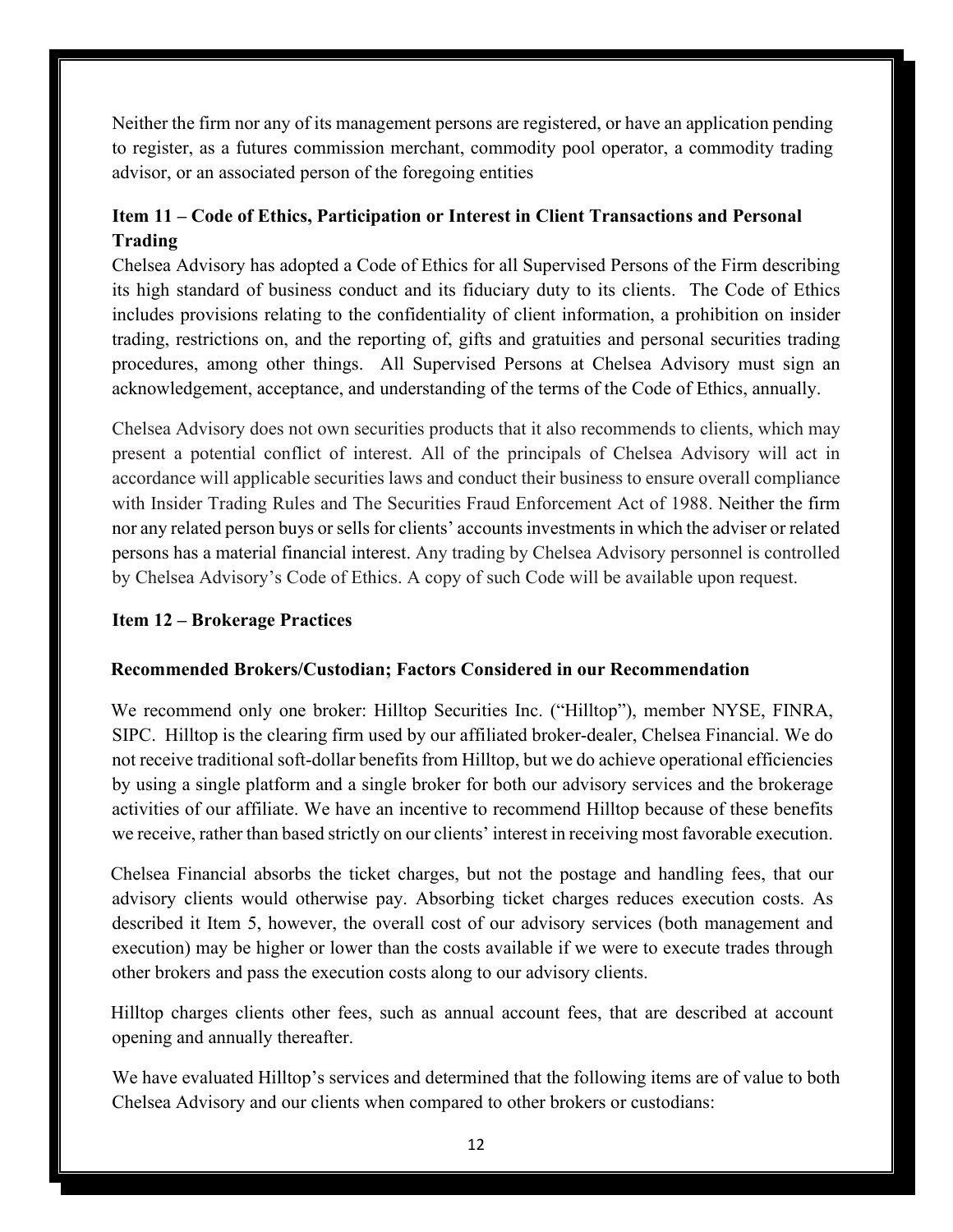- Mix of brokerage execution services
- Reasonableness of compensation (low negotiated commissions and other charges)
- Variety of securities that can be purchased or sold (including a large number of mutual funds) on a load waived or no-load basis, with many also on a no-transaction fee basis
- The fact that Hilltop does not charge separately for custodial services

We receive other compliance and operational benefits that tend to benefit Chelsea Advisory, not its clients. These include access to tools and services, as well as internal cost savings, such as:

- Software and other technology that provides access to client account data
- Facilitation of trade execution
- Pricing and other market data
- The payment of advisory fees directly from your account, as authorized in your advisory agreement
- Assistance with back-office functions, recordkeeping and client reporting
- Educational events or occasional business entertainment of our employees
- The ability to leverage existing broker-dealer staff, without having to add personnel to Chelsea Advisory.

## **Third Party Managers**

As described above, in some cases we may select third party sub-advisers to manage all or a portion of your assets. Sub-advisers will typically place all transactions for your account at your broker/ custodian, subject to its obligation to you to seek best execution. As custodians typically charge fees for transactions placed with outside brokers ("trade-away transactions"), sub-advisers will most often select your custodian as the broker who provides the best execution on a specific transaction after weighing possible price improvement versus the trade-away fee. However, subadvisers may choose to trade away from your custodian when they believe (in their sole determination) that doing so is in your best interest.

## **Bond Transactions**

Chelsea Financial typically executes bond transactions on a riskless principal basis as part of its efforts to achieve best execution for clients. These are trades where the buy and sell take place contemporaneously and at the same price, but the broker-dealer is technically acting as "principal" – e.g., buyer to the bond seller and seller to the bond buyer. Riskless principal transactions executed by Chelsea Financial on behalf of Chelsea Advisory clients do not result in any additional compensation to Chelsea Financial. Because they are "principal" transactions, however, we must obtain client consent before the settlement date of the trade. We will provide clients with the executed trade details and request approval to proceed with the riskless principal transaction. If the client does not provide consent, we will cancel the transaction at no cost to the client.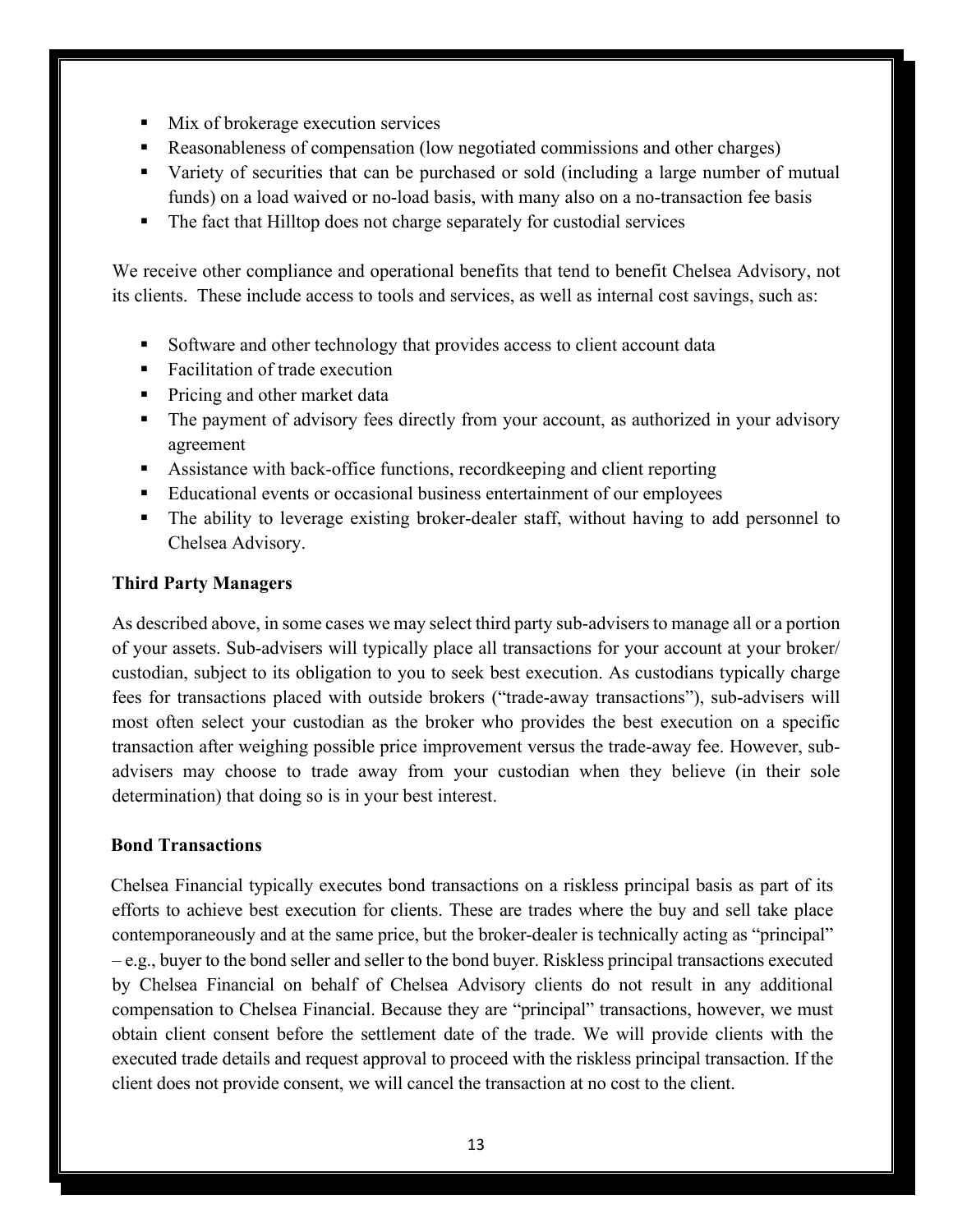## **Brokerage for Client Referrals**

We do not consider client referrals we may receive in recommending Hilltop and we have no referral arrangement in place with Hilltop.

## **Directed Brokerage**

Chelsea Financial routes all orders it receives to Hilltop, primarily because this arrangement allows Chelsea Financial to remain exempt from OATS broker-dealer reporting rules. By having clients open accounts with Chelsea Financial and, in turn, with Hilltop, we are effectively requiring that you "direct" your brokerage to Hilltop. Because we are not choosing brokers on a trade-by-trade basis, we may not be able to achieve the most favorable executions for clients and this may ultimately cost clients more money. Not all investment advisers require directed brokerage. We do not use, recommend, or direct activity to brokers in exchange for client referrals.**Aggregated or Block Transactions** 

We typically execute transactions at the client level, rather than aggregating client transactions with those of other client accounts at the same custodian. Aggregating trades results in client trades being executed and billed at the same average price. We retain the right the aggregate or block trades, when we believe doing so will lead to better overall executions.

When we choose to place a block transaction, we issue instructions to purchase a particular number of shares or face amount of a security (usually an exchange traded fund or mutual fund) and all participating clients and their pro-rated shares of the block are known at the time of the transaction. We generally trade in liquid securities and partial allocations are not a concern under normal market conditions. However, should we not receive the full amount of the requested, or if multiple executions are required, the following apply:

- If the full amount we requested is not obtained (and we determine to stop trading), we will pro-rate the purchased shares equally across all participating accounts. However, if employee transactions are included in the block and only a partial fill is completed, employee transactions are excluded (per our Code) until all client trades are completed.
- If multiple fills occur to complete the full block, then all purchases are averaged to price and each participating client receives their full allocation at that average price.

## <span id="page-13-0"></span>**Item 13 – Review of Accounts**

All transactions are reviewed daily by a designated Chelsea Financial broker-dealer supervisor. The supervisor will refer potential concerns to the advisory representative assigned to the client account for further review, if needed. Advisory representatives review accounts on an ongoing basis and in response to specific client needs, such as new cash-flow requirements. Advisory representatives also review reports provided by sub-advisers, if applicable.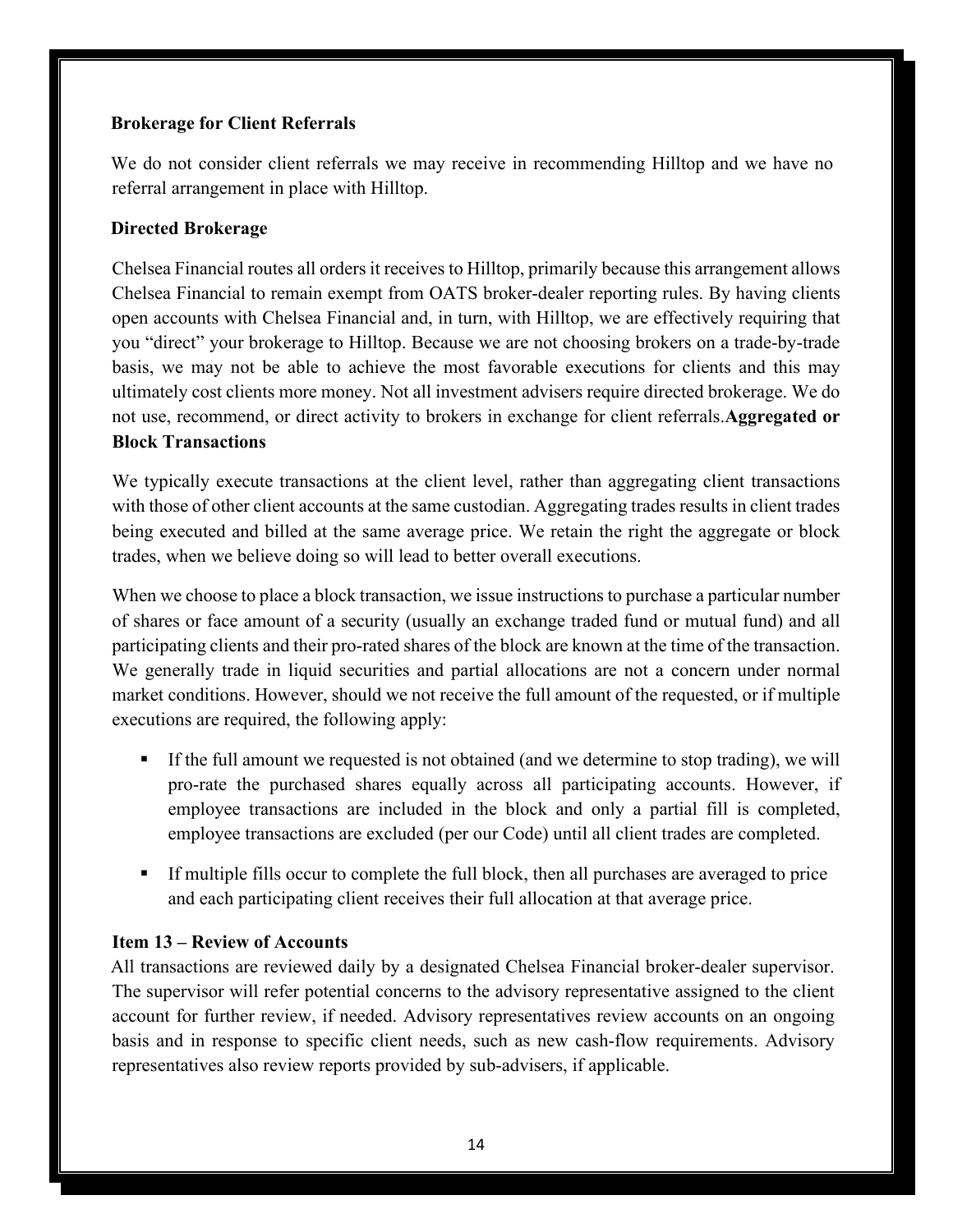Chelsea Advisory compliance personnel review accounts on a quarterly basis to ensure portfolios are consistent with client needs and objectives. More frequent reviews may be triggered by material changes in variables such as the client's individual circumstances or the market, economic or political environment.

Customers will receive Monthly and Quarterly account statements from the custodian of assets. Chelsea Advisory does not create its own reports.

## <span id="page-14-0"></span>**Item 14 – Client Referrals and Other Compensation**

As described in Item 12, above, the Firm receives from its custodian, without cost, software and support which allow the Firm to better monitor and service client accounts. The Firm obtains these benefits due to the relationship with Chelsea Financial and because it uses only Hilltop as custodian.

Chelsea Advisory does not directly or indirectly compensate any person who is not a supervised person for client referrals.

Chelsea Advisory occasionally acts a solicitor for EQIS Capital Management, SEI Investments, AssetMark, and Flexible Plan Investments, all of which are unaffiliated investment advisers. When we act as a solicitor, we refer investors to these other investment advisers and provide a separate disclosure of our referral relationship and the compensation we receive if the investor becomes a client of that adviser. Investors referred to these unaffiliated investment advisers are not clients of Chelsea Advisory.

## <span id="page-14-1"></span>**Item 15 – Custody**

Chelsea Advisory does not maintain client's funds or securities, and is deemed to have custody solely because it directs the custodian to deduct fees directly from client accounts. Clients should receive at least quarterly statements from the broker/dealer, bank or other qualified custodian that holds and maintains clients' investment assets (Hilltop). Clients having questions regarding statements should contact Chelsea Advisory or the custodian directly.

## <span id="page-14-2"></span>**Item 16 – Investment Discretion**

Chelsea Advisory normally has discretionary authority to make determinations regarding the securities that are to be bought and sold, as well as the quantities of such securities, for most clients. Such authority is provided in the contract with each client. In many cases, this discretion is subject to mutually agreed upon investment guidelines relative to the client's portfolio. The Firm has model portfolio guidelines available for clients to adopt, in whole or in part, if they do not have their own. Client investment guidelines may or may not limit the scope of potential investments. As a result, clients can impose restrictions on investing in certain securities or types of securities. Within client guidelines and instructions, the Firm's investment manager makes decisions as to the nature and quantity of securities to be bought or sold. If we enter into a non-discretionary agreement with a client, we will not be able to execute transactions without obtaining prior consent.